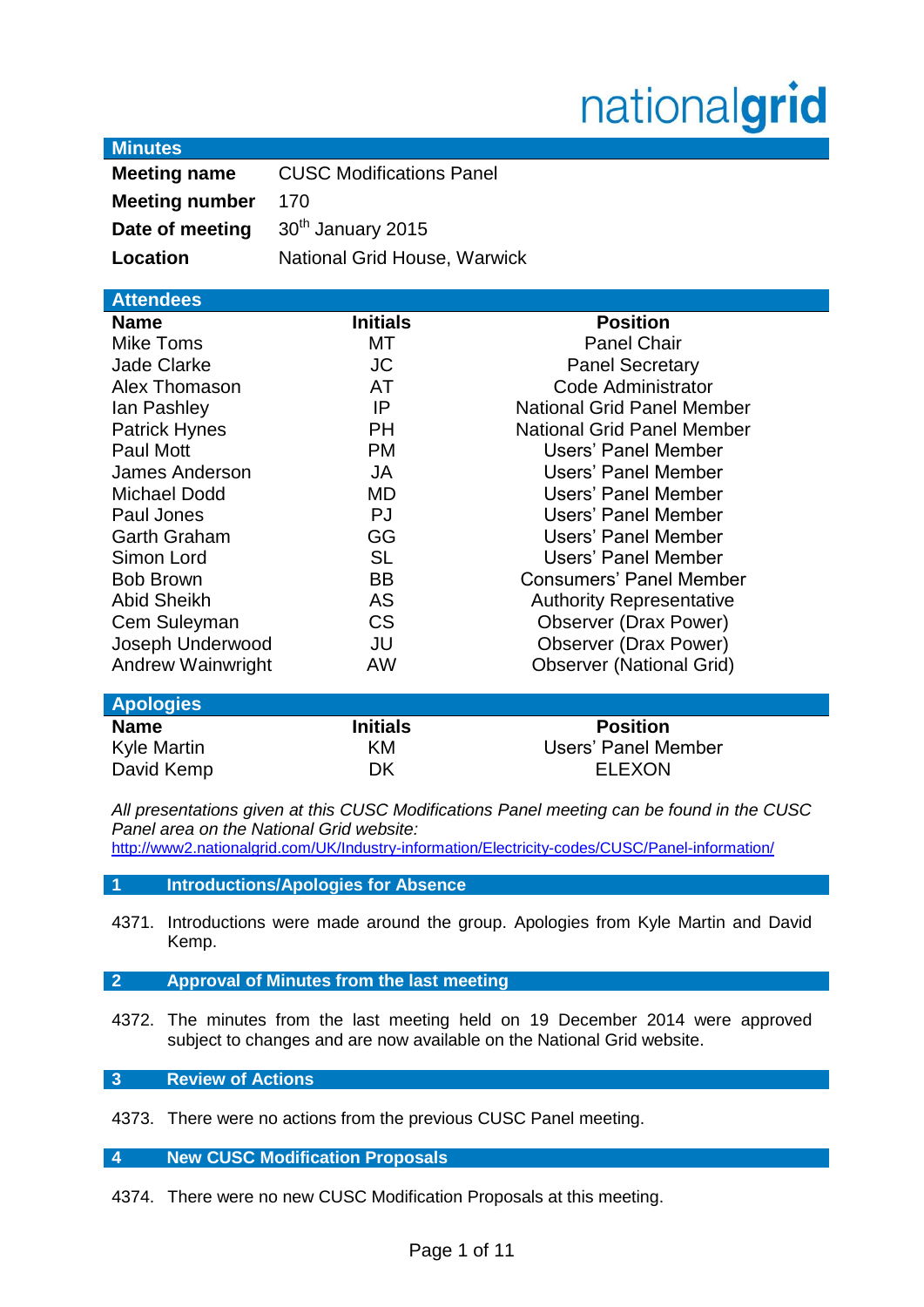#### **5 Workgroups / Standing Groups**

- 4375. **CMP223 'Arrangements for Relevant Distributed Generators under the Enduring Generation User Commitment'**. CMP223 seeks to achieve fair and transparent treatment of relevant distributed generators in terms of transmission system securities and liabilities. CMP223 was sent back from the Authority in October 2014 to be revised and resubmitted. At the October 2014 Panel meeting, the Panel decided to send CMP223 back to the Workgroup.
- 4376. JC noted that at the last CUSC Panel meeting, it was advised that the CMP223 Workgroup would be reporting back to the January 2015 CUSC Panel. However there has been further consideration of the WACMs and the Workgroup are yet to agree the amended legal text and to either re-confirm their vote or vote again on the Original and WACMs. Therefore the Workgroup were unable to meet their target of the January 2015 CUSC Panel and will now be reporting back to the February 2015 CUSC Panel meeting.
- 4377. **CMP227 'Change the G:D split of TNUoS charges, for example to 15:85'**. CMP227 seeks to change the Generation/Demand split of TNUoS charges, reducing the proportion of TNUoS charges paid by generators.
- 4378. JC advised the CUSC Panel that the CMP227 Workgroup last met on 15 January 2015 to discuss the analysis conducted by National Grid for the Workgroup Report. During the meeting, further actions were identified, so the CMP227 Workgroup is yet to meet to vote on the Original and any proposed WACMs and therefore JC requested an extension on behalf of the CMP227 Workgroup. The CUSC Panel agreed to a one month extension for the CMP227 Workgroup, which is now due to report back to the CUSC Panel at the March 2015 Panel meeting.
- 4379. **CMP235/CMP236 'Introduction of a new Relevant Interruption type / Clarification of when Disconnection Compensation payments can be expected under Relevant Interruption'**. CMP235/CMP236 aims to amend the description of an Interruption to include a type of Emergency De-energisation and seeks to clarify that where station supplies are disconnected solely by National Grid plant or apparatus and the effect of this is to lose the generating units' output, that this is a Relevant Interruption and, that under the CUSC, Interruption payments can include these situations.
- 4380. JC noted that the CMP235/236 Workgroup Consultation closed on 23 January 2015 and received six responses. The Workgroup will meet on 5 February 2015 to review the responses and to vote on the Original and any agreed Workgroup Alternate CUSC Modifications (WACMs). The Workgroup are due to report back to the CUSC Panel at the February 2015 Panel meeting.
- 4381. **CMP237 'Response Energy Payment for low fuel cost Generation'**. CMP237 seeks to take into account the different costs of generators with low or zero energy costs by setting the Response Energy Payment at £0/MWh for certain types of generation.
- 4382. JC noted that the CMP237 Workgroup Consultation closed on 21 January 2015 and received five responses and a Workgroup Consultation Alternative Request (WGCAR). The Workgroup will meet on 2 February 2015 to review the responses, consider the Alternative Request and to vote on the Original and any agreed Workgroup Alternate CUSC Modifications (WACMs). The Workgroup are due to report back to the CUSC Panel at the February 2015 Panel meeting. However JC noted that there is the potential for the Workgroup to need a further meeting if the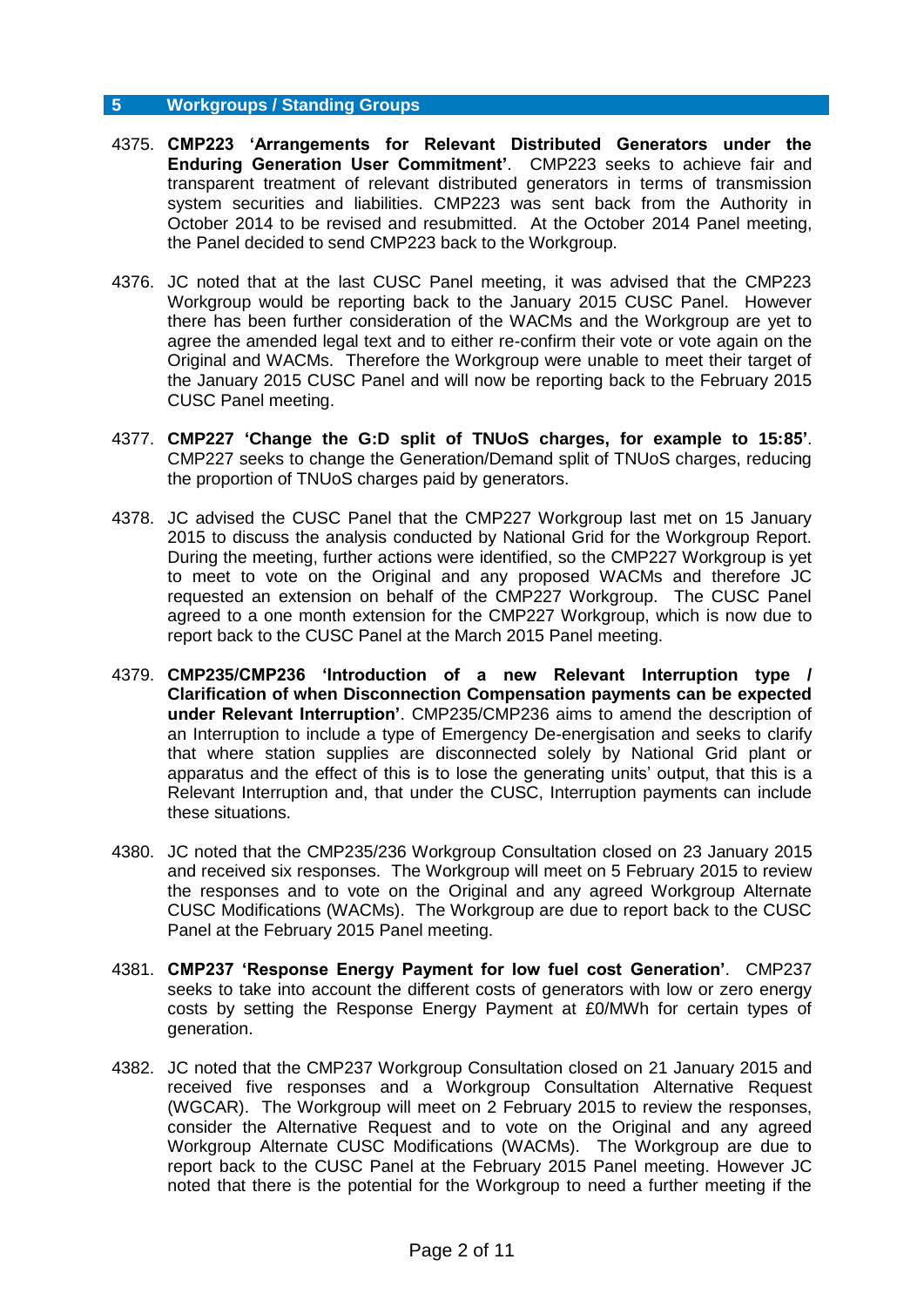discussions around the WGCAR created the need for further work. The Panel suggested that JC invite the proposer of the WGCAR to the workgroup meeting to discuss their proposal.

- 4383. **CMP239 'Grandfathering Arrangements for the Small Generator discount'**. CMP239 seeks to implement 'grandfathering' arrangements in the CUSC from the expiry of Licence Condition C13 on 31 March 2016. The proposed arrangements would apply to those generators that currently receive the small generator discount and also to those generators that will connect by 31 March 2016 that would be eligible to receive a small generator discount.
- 4384. JC advised the CUSC Panel that the CMP239 Workgroup is currently reviewing the draft Workgroup Consultation. The Workgroup plan to send out the Workgroup Consultation w/c 9 February 2015.
- 4385. **Governance Standing Group (GSG)**. GG advised that there has been no GSG meeting since the last CUSC Panel meeting.
- 4386. **Joint European Standing Group (JESG)**. GG advised that the JESG had met on 20 January 2015 and discussed the future of stakeholder engagement in European Network Codes. Other discussions included the ACER and ENTSO-E's Joint Consultation on Stakeholder Engagement which closed on 23 January 2015. GG also noted that ACER's call for comments on the Electricity Balancing Network Code closed on 9 January 2015 and will be published shortly. There were also updates given on the Emergency Restoration Network Code and developments with the CACM Network Code which has progressed through the Comitology process and is now in the final stage of the approval process, which is expected later this year.
- 4387. **European Code Coordination Application Forum (ECCAF)**. GG stated that there has been no ECCAF meeting since the last CUSC Panel meeting. However in light of discussions that surround the DECC/Ofgem paper regarding the future development and implementation of European Network Codes in GB, DECC/Ofgem have proposed the merger of the current three European meeting forums in GB (JESG, ECCAF and DECC/Ofgem's EU Stakeholder forum) into a single forum to look at European Code implementation. This forum will be a central point of contact for GB stakeholders.
- 4388. **Transmission Charging Methodologies Forum (TCMF)**. PH noted that there had been a TCMF held on 14 January 2015. PH noted that National Grid had published an open letter on the calculation of expansion factors for the future Western Isles link and that there may at some point in the future be a CUSC Modification on this. PH noted that there was an update of the draft 2015/16 TNUoS Tariffs which were published in December 2014 and advised that the final TNUoS tariffs<sup>1</sup> will be published on 30 January 2015. PH noted that there had been a discussion on P272 which is a long standing issue in the BSC, as a result of which there have been some assumptions made on volumes. If these volumes change throughout the year, these assumptions will be incorrect, which may result in urgent changes to the CUSC and BSC in the future. There were also discussions on current offshore charging issues such as tender fee reconciliation, Interlinks and User Commitment for Generator Focused Anticipatory Investment (GFAI).
- 4389. PH advised that the TCMF are also reviewing their Terms of Reference to expand their remit, however any proposed changes will be brought to the CUSC Panel to agree.

 $\overline{\phantom{a}}$ 

<sup>&</sup>lt;sup>1</sup> TNUoS tariffs effective from April 2015 [http://www2.nationalgrid.com/UK/Industry](http://www2.nationalgrid.com/UK/Industry-information/System-charges/Electricity-transmission/Approval-conditions/Condition-5/)[information/System-charges/Electricity-transmission/Approval-conditions/Condition-5/](http://www2.nationalgrid.com/UK/Industry-information/System-charges/Electricity-transmission/Approval-conditions/Condition-5/)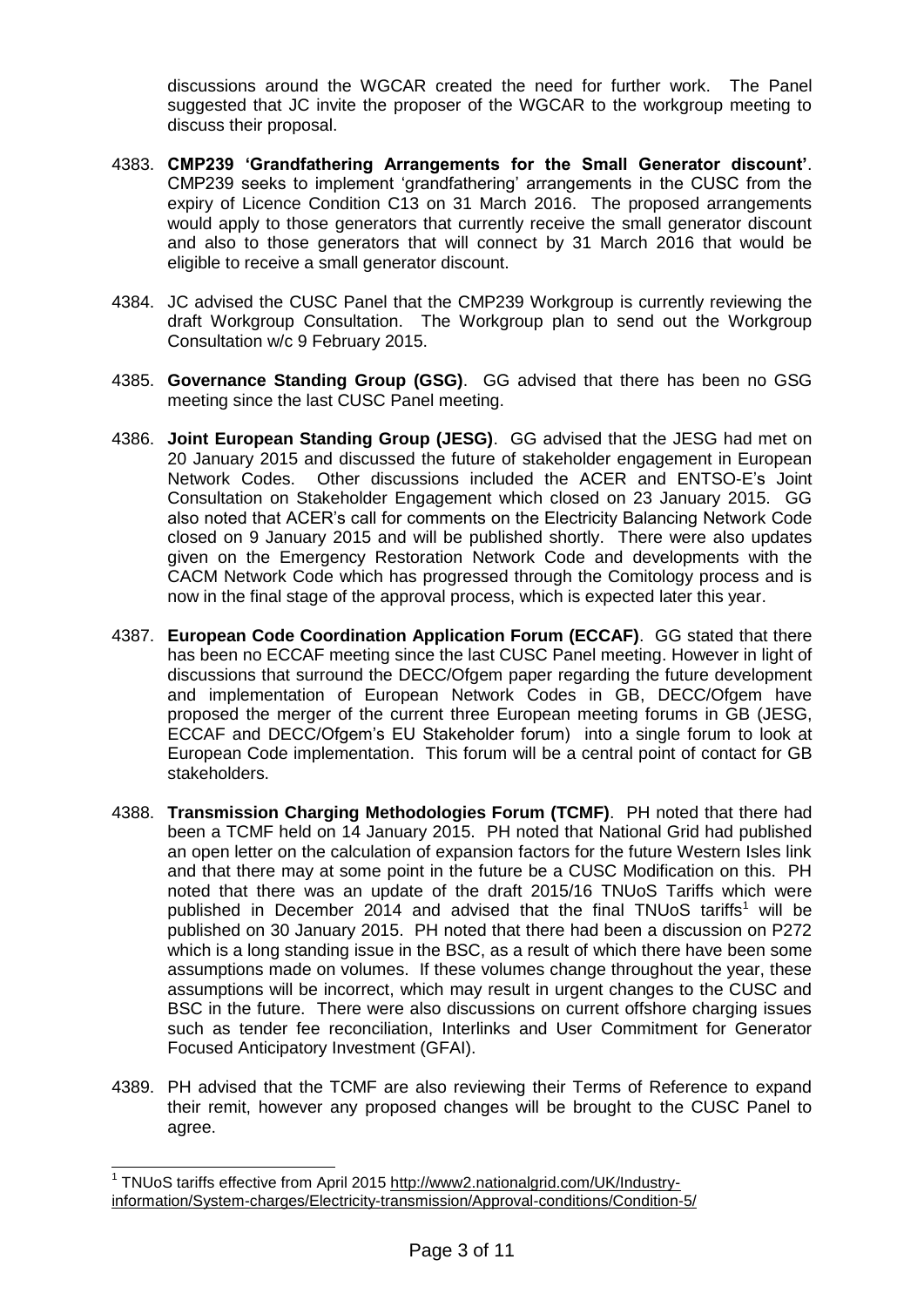- 4390. **Commercial Balancing Services Group (CBSG)**. JC advised that there has been no CBSG meeting since the last CUSC Panel meeting.
- 4391. **Balancing Services Standing Group (BSSG)**. JC advised that there has been no BSSG meeting since the last CUSC Panel meeting.

#### **6 European Code Development**

4392. AS noted that an EU Update had been circulated to Panel members prior to the meeting and that there was no further information to add to this.

#### **7 CUSC Modifications Panel Vote**

#### 4393. **CMP238 'Application of Statement of Works Process when a modification application is made'**

- 4394. CMP238 seeks to change the CUSC so that when a Distribution Network Operator (DNO) receives a distribution connection application and the DNO knows this will impact the Transmission System, the DNO may directly submit a Modification Application, omitting the Statement of Works process. DC stated that at recent Ofgem-led forums, the Statement of Works process has been described as time consuming, expensive and non-transparent. This is because currently a DNO is required to use the Statement of Works process even if they know that a generator connecting to their network will have an impact on the Transmission system. As a result of this, Ofgem have written a letter of comfort which expires in May 2015 which allows National Grid to run a trial of the proposed process.
- 4395. JC presented the background to CMP238, noting that the Code Administrator Consultation closed on 11 December 2014 and received seven responses which were supportive of CMP238, however the majority stated the need for a further review of the Statement of Works process.
- 4396. The CUSC Panel unanimously agreed that CMP238 should be implemented as it better facilitates Applicable CUSC Objective (b), the majority of the CUSC Panel also thought CMP238 also better facilitates CUSC Objective (a). Kyle Martin was not present for the CMP238 vote and passed his vote on to Garth Graham. Details of the vote on CMP238 can be found below;

| <b>Panel Member</b> | (a)                                     | (b)                                                                                                                                                                                                                   | (c)            | <b>Overall</b> |
|---------------------|-----------------------------------------|-----------------------------------------------------------------------------------------------------------------------------------------------------------------------------------------------------------------------|----------------|----------------|
| <b>Garth Graham</b> | <b>Neutral</b>                          | $Yes - CMP238$<br>better facilitates<br>effective<br>competition. I was<br>mindful of the<br>responses<br>supporting the<br>Modification,<br>including those<br>not involved in the<br>Statement of<br>Works process. | <b>Neutral</b> | <b>Yes</b>     |
| <b>Bob Brown</b>    | <b>Neutral</b>                          | $Yes - CMP238$<br>should reduce<br>costs and<br>timescales.                                                                                                                                                           | <b>Neutral</b> | <b>Yes</b>     |
| <b>Michael Dodd</b> | $Yes - CMP238$<br>facilitates effective | Yes                                                                                                                                                                                                                   | <b>Neutral</b> | <b>Yes</b>     |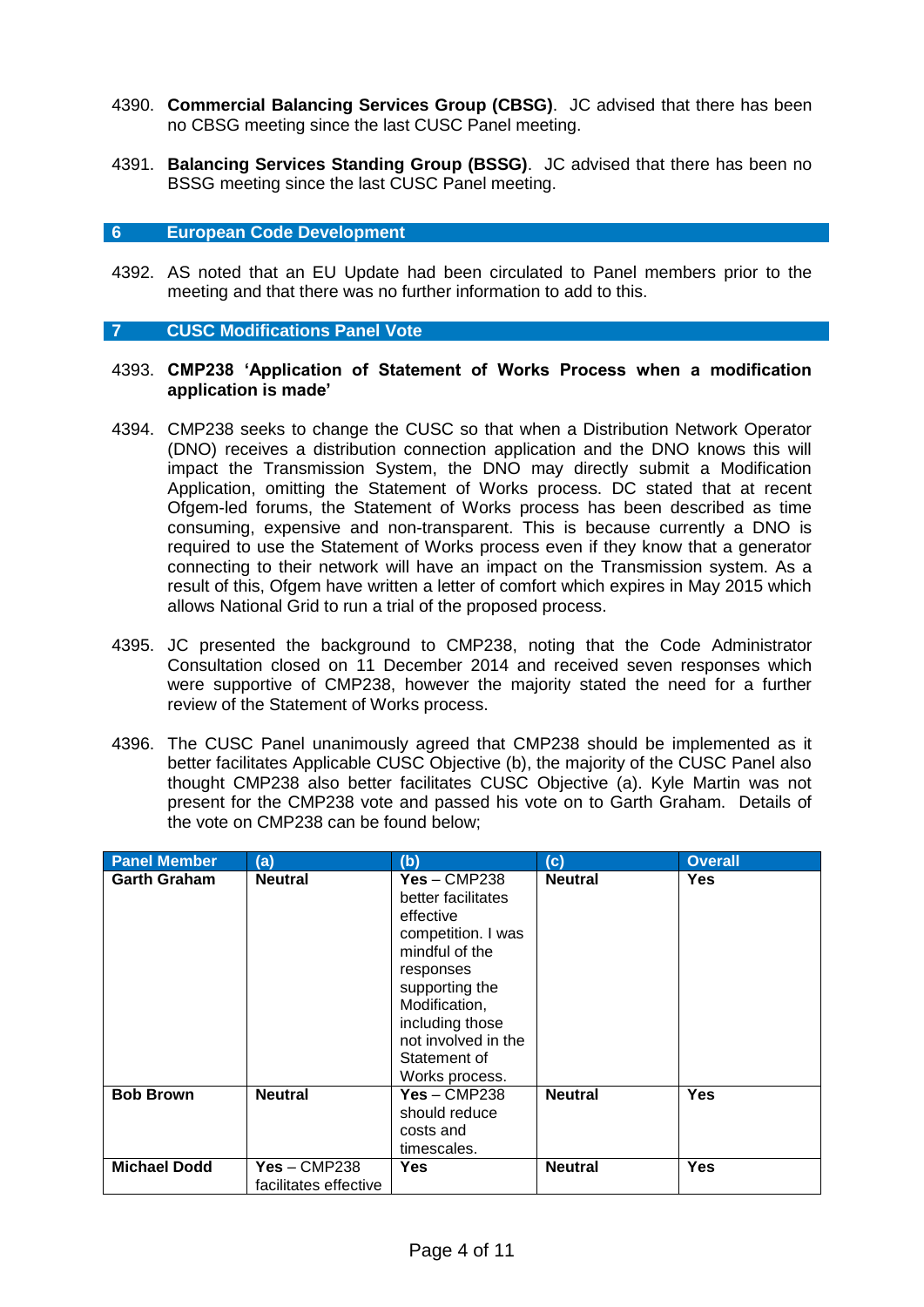|                       | connection.                                                   |                                                                       |                |            |
|-----------------------|---------------------------------------------------------------|-----------------------------------------------------------------------|----------------|------------|
| <b>Paul Jones</b>     | <b>Yes</b>                                                    | $Yes - CMP238$<br>reduces costs and<br>timescales                     | <b>Neutral</b> | <b>Yes</b> |
| lan Pashley           | <b>Yes</b> – Connection<br>process will be<br>more efficient. | $Yes - CMP238$<br>will help Users to<br>get to the market<br>quicker. | <b>Neutral</b> | <b>Yes</b> |
| <b>Paul Mott</b>      | <b>Neutral</b>                                                | Yes                                                                   | <b>Neutral</b> | <b>Yes</b> |
| <b>Simon Lord</b>     | <b>Yes</b>                                                    | <b>Yes</b>                                                            | <b>Neutral</b> | <b>Yes</b> |
| <b>James Anderson</b> | Yes - Facilitates<br>connection<br>process.                   | $Yes - reduces$<br>costs                                              | <b>Neutral</b> | <b>Yes</b> |
| <b>Kyle Martin</b>    | Yes                                                           | Yes                                                                   | <b>Neutral</b> | <b>Yes</b> |

- 4397. BB questioned whether, in response to the majority of the responses to the Code Administrator Consultation, National Grid would be conducting a further review of the Statement of Works process.
- 4398. AW noted that National Grid's commercial strategy team are engaging with the Industry to understand their concerns about the Statement of Works process. MD stated that this is a cross codes issue and there is also work to be done with the DNOs to review the process.

**ACTION: National Grid to provide an update on progress with a potential Statement of Works review at May 2015 CUSC Panel.**

## 4399. **CMP240 'Amending the Cancellation Charge liability within a CMP213 Judicial Review period'**

- 4400. CMP240 seeks to amend the Cancellation Charge liability where notice is given within one Financial Year to disconnect/reduce Transmission Entry Capacity (TEC) effective at the start of the following Financial Year where that notice is given within a 'CMP213 Judicial Review Period'. This 'CMP213 Judicial Review Period' would be 20 business days following the conclusion of a judicial review, whereby there will be no cancellation charge liability applied if a party gives due notice to National Grid during this 20 business day period.
- 4401. AS advised the Panel that Ofgem had provided an update on Project TransmiT on their website<sup>2</sup> which informs the Industry of the Judicial Review of the Authority decision on CMP213. AS noted that further updates would be provided in a timely way where the information provided was factual and appropriate.
- 4402. The Panel noted from a few of the consultation responses that there had not been much communication with the Industry about the progress of the Judicial Review. MD noted that some parties are more involved with the Judicial Review process than others so clearly have access to more information. SL stated that in terms of the modification process, when the Authority approves a modification, there is an option for parties to appeal, which includes Judicial Review; therefore it is part of the process. SL sought the views from Ofgem whether they considered this as part of the modification process. MD noted that the Judicial Review process is an implicit part of the process following Ofgem's decision and thought that it may be made more explicit so that parties are aware of its possibility.

 2 Project TransmiT update [https://www.ofgem.gov.uk/electricity/transmission](https://www.ofgem.gov.uk/electricity/transmission-networks/charging/project-transmit)[networks/charging/project-transmit](https://www.ofgem.gov.uk/electricity/transmission-networks/charging/project-transmit)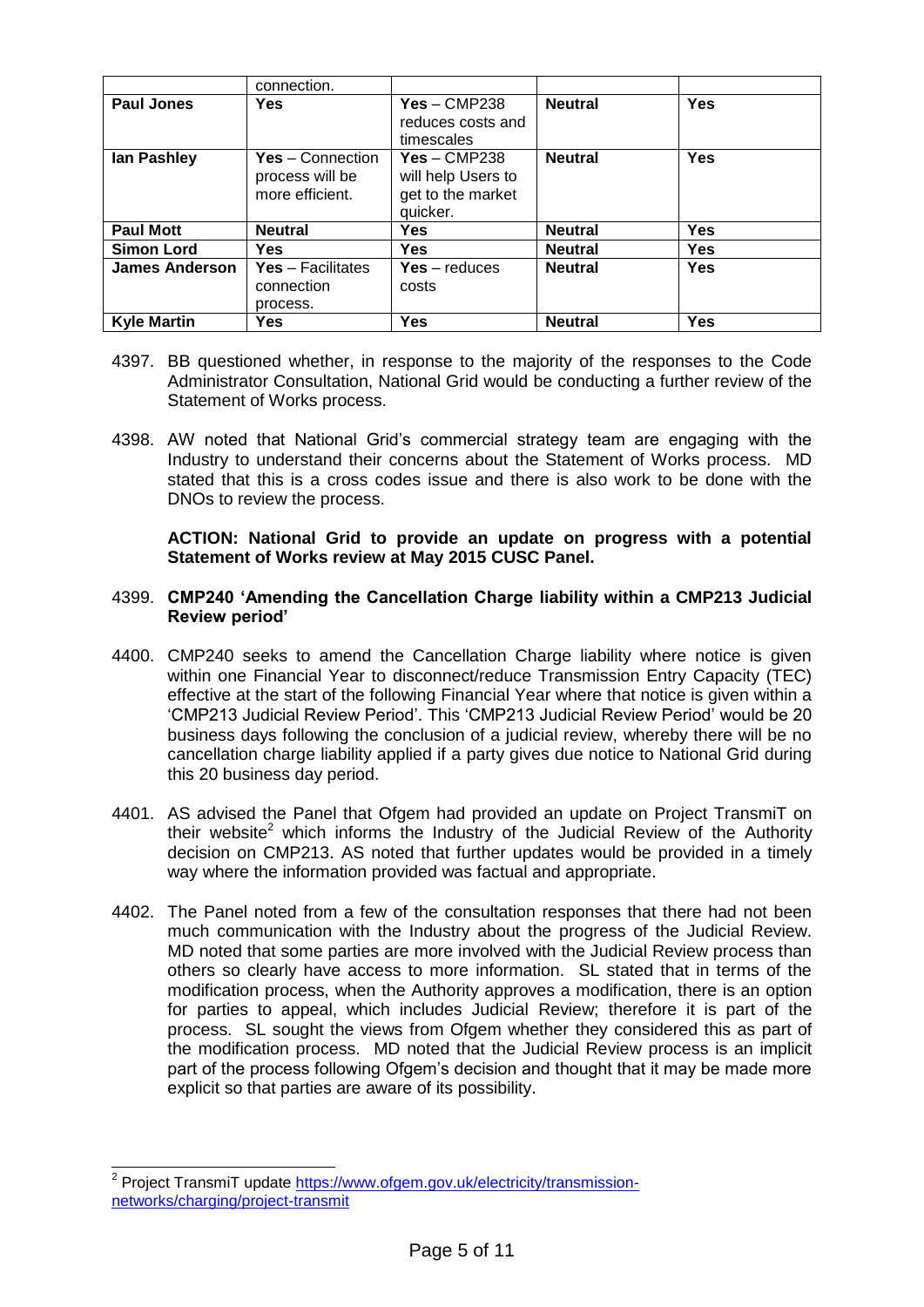- 4403. PH noted that as the defendant, Ofgem may not be an appropriate party to update the Industry on the Judicial Review process in this instance and that updates should potentially come from an independent third party. The Panel suggested Ofgem should update the industry on the stages within the Judicial Review rather than their view, in order to keep the Industry up to date with information. SL noted that the Authority still has the option to send CMP240 back to the Panel to be considered by a Workgroup.
- 4404. The Panel also considered the responses to the Code Administrator Consultation that noted that 20 Working days review period is not long enough to make decisions on closures or TEC reductions. GG noted that parties should be aware of the Judicial Review period and therefore should be able to prepare to make this decision within the Judicial Review period. GG advised that, from a stakeholder perspective, the closer to 23/24 March 2015 the Authority makes a decision on CMP240, the more problematic for stakeholders making decisions. The sooner the outcome of CMP240 is known, the better for Industry decision making.
- 4405. JC presented the background to CMP240 noting that the Code Administrator Consultation closed on 9 January 2015 and received seven responses which had a mixed view towards CMP240. The Panel noted that there had been comments received from Drax Power in response to the Draft CUSC Modification Report which was circulated to the Panel before the Panel meeting.
- 4406. JC noted that there was a query within a response to the Code Administrator Consultation on the definition of the CMP213 Financial Year within the proposed legal text. PH advised that it is National Grid's view that CMP213 Financial Year starts at the original date that the Authority directed implementation of the CMP213  $(1<sup>st</sup>$  April 2016). SL questioned what would happen if the decision on the Judicial Review gets close to the implementation date of CMP213 and if a decision is not made until after the CMP213 implementation date. AW stated that this will be considered closer to the time, however for now, National Grid has been directed by the Authority to implement on a certain date which they have an obligation to do, so for now will proceed with implementation on 1<sup>st</sup> April 2016.
- 4407. The CUSC Panel voted by majority that CMP240 better facilitates Applicable CUSC Objective (b). Kyle Martin was not present for the CMP240 vote and passed his vote on to Garth Graham. Details of the vote on CMP240 can be found below;

| <b>Panel</b><br><b>Member</b> | (a)            | (b)            | (c)            | <b>Overall</b>                                                                                                                                                                                                                                                                                                                                                                                                             |
|-------------------------------|----------------|----------------|----------------|----------------------------------------------------------------------------------------------------------------------------------------------------------------------------------------------------------------------------------------------------------------------------------------------------------------------------------------------------------------------------------------------------------------------------|
| <b>Bob Brown</b>              | <b>Neutral</b> | <b>Neutral</b> | <b>Neutral</b> | $No -$<br>I'm comfortable that<br>there is an issue. I do<br>not think the Modification<br>Report demonstrates<br>that CMP240 is better<br>than the baseline. There<br>is not enough<br>fundamental analysis<br>and information within<br>the report. I also think<br>there are other ways to<br>address the issue. I'm<br>not convinced the risks<br>and benefits are<br>adequately<br>demonstrated within the<br>report. |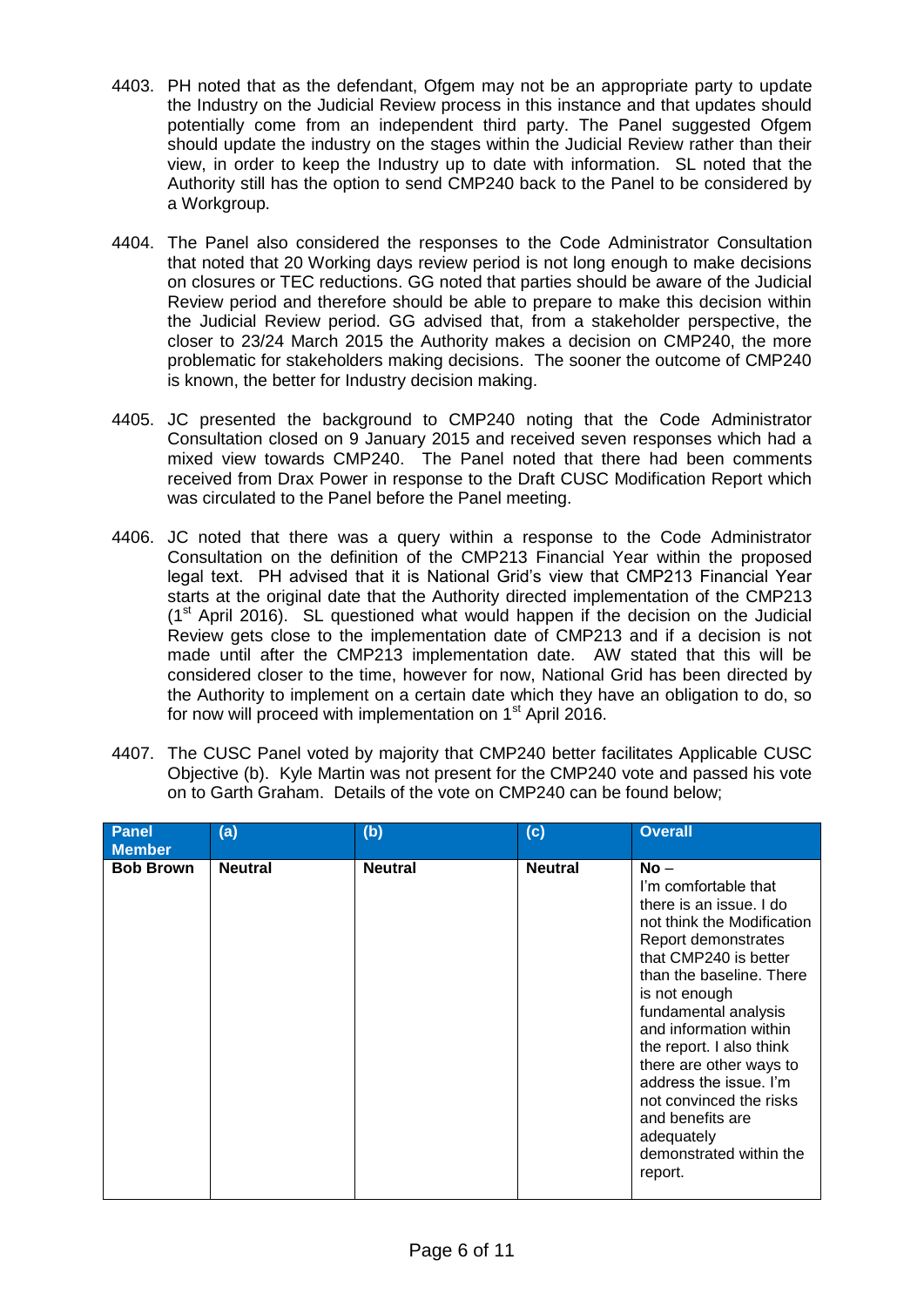| <b>Michael</b><br><b>Dodd</b> | <b>Neutral</b>                       | Yes $-1$ think the<br>period of uncertainty | <b>Neutral</b> | Yes - Would have<br>preferred for CMP240 to                                      |
|-------------------------------|--------------------------------------|---------------------------------------------|----------------|----------------------------------------------------------------------------------|
|                               |                                      | is not easy for<br>parties. There is        |                | go to a Workgroup to be<br>developed.                                            |
|                               |                                      | more uncertainty for<br>smaller parties as  |                |                                                                                  |
|                               |                                      | they have access to<br>less information.    |                |                                                                                  |
|                               |                                      | Providing the                               |                |                                                                                  |
|                               |                                      | window will better<br>facilitates (b).      |                |                                                                                  |
| <b>Paul Jones</b>             | <b>Neutral</b>                       | No                                          | <b>Neutral</b> | $No -$<br>Changing the                                                           |
|                               |                                      |                                             |                | arrangements in this<br>manner would increase<br>perception of regulatory        |
|                               |                                      |                                             |                | risk in the market and<br>frustrate competition.                                 |
|                               |                                      |                                             |                | CMP240 should have<br>gone to a Workgroup to<br>be developed and                 |
|                               |                                      |                                             |                | assessed. We haven't<br>seen whether there is a                                  |
|                               |                                      |                                             |                | net benefit of CMP240<br>or not. There are other<br>options for dealing with     |
|                               |                                      |                                             |                | the issue, but there<br>seems to be an                                           |
|                               |                                      |                                             |                | assumption that<br>implementing CMP213                                           |
|                               |                                      |                                             |                | as soon as possible is<br>the best option. It's not                              |
|                               |                                      |                                             |                | clear that there will be a<br>dis-benefit from delaying<br>implementation as the |
|                               |                                      |                                             |                | cost benefit for CMP213<br>was not positive.<br>CMP240 is not needed             |
|                               |                                      |                                             |                | to prevent JRs being<br>used to delay                                            |
|                               |                                      |                                             |                | implementation of<br>modifications, as they                                      |
|                               |                                      |                                             |                | are a high cost option                                                           |
|                               |                                      |                                             |                | with a high hurdle rate to<br>get to court. The 20 day                           |
|                               |                                      |                                             |                | window is not long<br>enough: some parties                                       |
|                               |                                      |                                             |                | have better access to<br>information than others.                                |
| <b>Patrick</b>                | $Yes - The$                          | Yes $-$ The raising of                      | <b>Neutral</b> | Yes                                                                              |
| <b>Hynes</b>                  | Authority has<br>directed            | the CMP213 Judicial<br>Review has raised    |                |                                                                                  |
|                               | implementation of<br>CMP213.         | uncertainty. The JR<br>leaves Generators    |                |                                                                                  |
|                               | CMP240 better                        | with greater                                |                |                                                                                  |
|                               | facilitates the<br>implementation.   | uncertainty around<br>the charges they      |                |                                                                                  |
|                               | Further to the JR,<br>without CMP240 | face. CMP240 gives<br>them an opportunity   |                |                                                                                  |
|                               | parties may seek                     | to manage CMP192                            |                |                                                                                  |
|                               | to unwind<br>previous                | liabilities more<br>efficiently. Overall    |                |                                                                                  |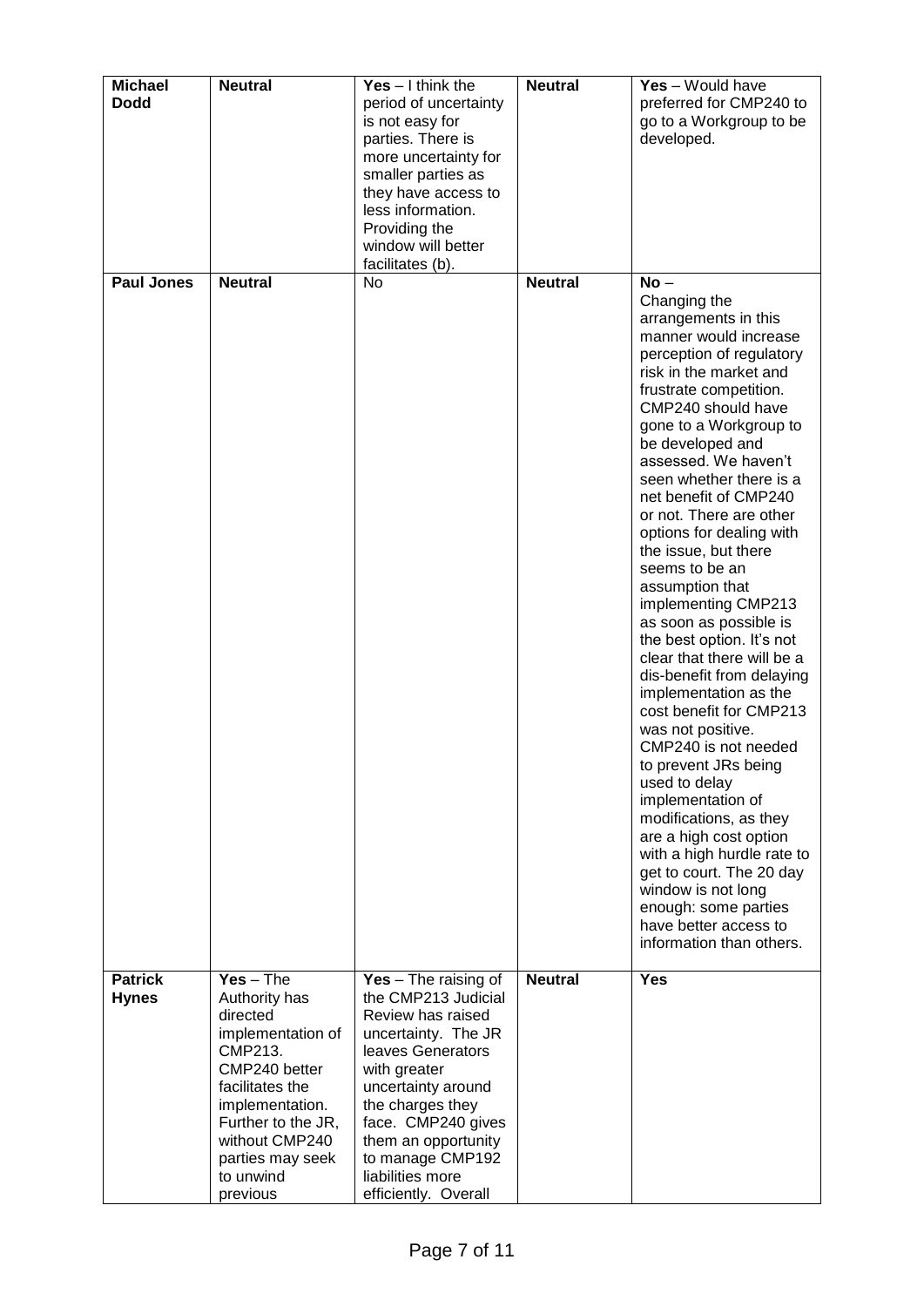|                    | decisions which                                   | better in terms of                            |                |                                         |
|--------------------|---------------------------------------------------|-----------------------------------------------|----------------|-----------------------------------------|
|                    | would be                                          | efficiency and                                |                |                                         |
|                    | inefficient for the                               | competition.                                  |                |                                         |
|                    | Customer and                                      |                                               |                |                                         |
|                    | NGET.                                             |                                               |                |                                         |
| <b>Paul Mott</b>   | <b>Neutral</b>                                    | $Yes - A drawback is$                         | <b>Neutral</b> | <b>Yes</b>                              |
|                    |                                                   | that CMP240                                   |                |                                         |
|                    |                                                   | reduces certainty for                         |                |                                         |
|                    |                                                   | Grid and for other                            |                |                                         |
|                    |                                                   | CUSC parties of the                           |                |                                         |
|                    |                                                   | status of generators                          |                |                                         |
|                    |                                                   | after April 2016, but                         |                |                                         |
|                    |                                                   | in its absence, the                           |                |                                         |
|                    |                                                   | uncertainty created                           |                |                                         |
|                    |                                                   | by CMP213 could                               |                |                                         |
|                    |                                                   | precipitate inefficient                       |                |                                         |
|                    |                                                   | early closure                                 |                |                                         |
|                    |                                                   | $decisions - so$ in this                      |                |                                         |
|                    |                                                   | very unusual                                  |                |                                         |
|                    |                                                   | circumstance, the                             |                |                                         |
|                    |                                                   | waiver from CUSC                              |                |                                         |
|                    |                                                   | section 15 does                               |                |                                         |
|                    |                                                   | slightly better                               |                |                                         |
|                    |                                                   | facilitate (b).                               |                |                                         |
| <b>Simon Lord</b>  | $No - I$ believe the<br><b>Judicial Review is</b> | <b>No</b>                                     | <b>Neutral</b> | No - CMP240 should                      |
|                    | part of the                                       |                                               |                | have gone to a<br>Workgroup for further |
|                    | Modification                                      |                                               |                | development.                            |
|                    | process and                                       |                                               |                |                                         |
|                    | therefore the                                     |                                               |                |                                         |
|                    | correct course of                                 |                                               |                |                                         |
|                    | action is to delay                                |                                               |                |                                         |
|                    | implementation on                                 |                                               |                |                                         |
|                    | CMP213.                                           |                                               |                |                                         |
|                    |                                                   |                                               |                |                                         |
| James              |                                                   |                                               | <b>Neutral</b> | <b>Yes</b>                              |
| <b>Anderson</b>    | $Yes - The$<br>Authority has                      | Yes $-$ The raising of<br>the CMP213 Judicial |                |                                         |
|                    | directed                                          | Review has raised                             |                |                                         |
|                    | implementation on                                 | uncertainty. Some                             |                |                                         |
|                    | CMP213. BY                                        | Generators will be                            |                |                                         |
|                    | ensuring Parties                                  | unaware of charges                            |                |                                         |
|                    | can await the                                     | they face when                                |                |                                         |
|                    | outcome of the                                    | deciding whether to                           |                |                                         |
|                    | <b>Judicial Review</b>                            | give notification of                          |                |                                         |
|                    | proce4ss before                                   | TEC reduction.                                |                |                                         |
|                    | making an                                         | CMP240 gives them                             |                |                                         |
|                    | economic                                          | a chance to defer                             |                |                                         |
|                    | decision on TEC                                   | their decision until                          |                |                                         |
|                    | reduction.                                        | JR proceedings are                            |                |                                         |
|                    | CMP240 better                                     | concluded thus                                |                |                                         |
|                    | facilitates                                       | better facilitating                           |                |                                         |
|                    | implementation in                                 | competition. The                              |                |                                         |
|                    | line with the                                     | impact of not                                 |                |                                         |
|                    | Authority's                                       | applying CMP192 in                            |                |                                         |
|                    | direction.                                        | the period until the                          |                |                                         |
|                    |                                                   | end of the JR                                 |                |                                         |
|                    |                                                   | process is unlikely to                        |                |                                         |
|                    |                                                   | be significant.                               |                |                                         |
|                    |                                                   | Overall better in                             |                |                                         |
|                    |                                                   | terms of efficiency                           |                |                                         |
| <b>Kyle Martin</b> | $Yes -$                                           | and competition<br>$Yes - reduces risk$       | <b>Neutral</b> | <b>Yes</b>                              |
|                    | Considering the                                   | and therefore                                 |                |                                         |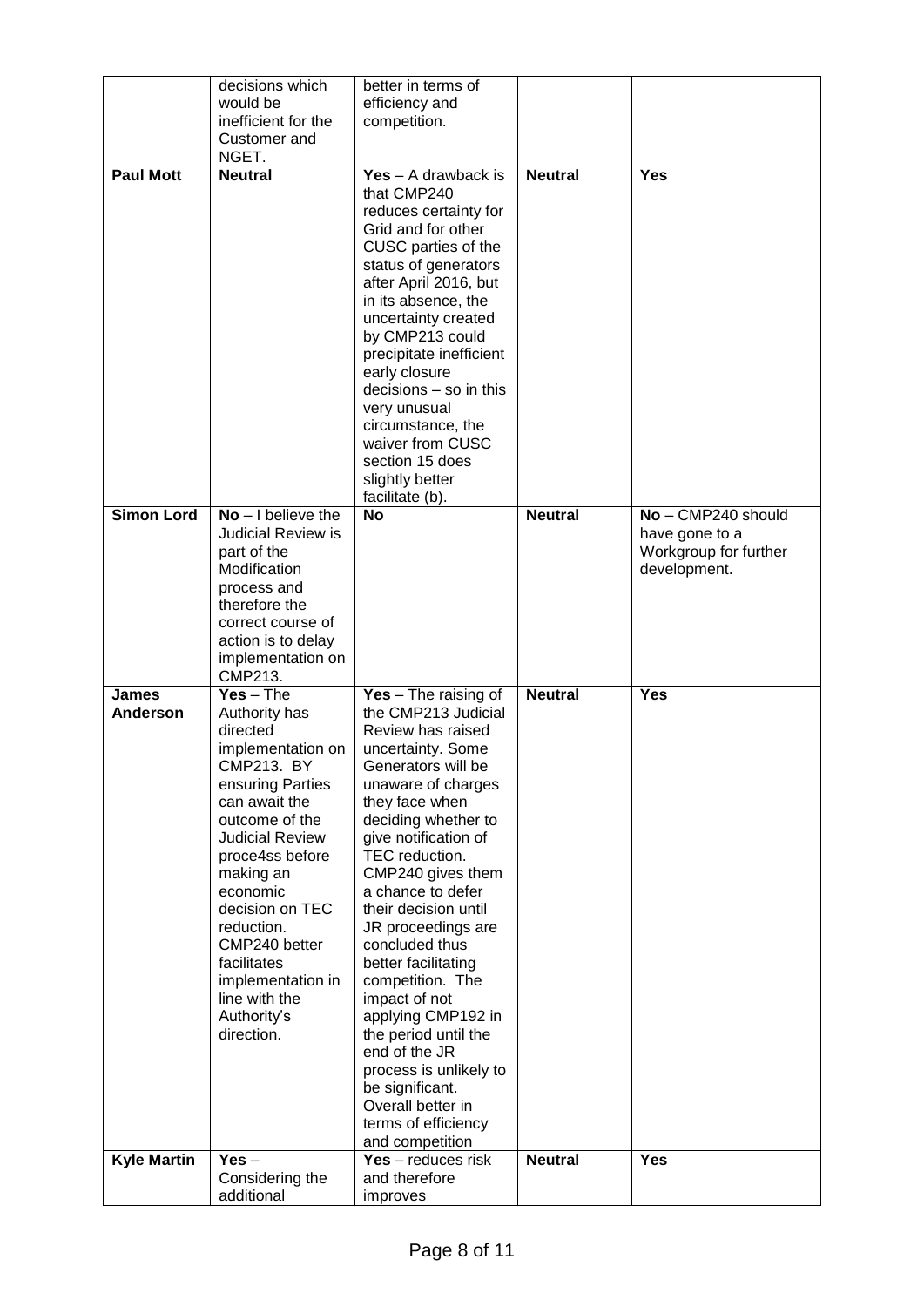|                 | uncertainty this<br>JR has on future<br>TEC charges<br>CMP240 provides<br>some policy<br>certainty to<br>generators which<br>could otherwise<br>create perverse<br>actions to avoid<br>cancellation<br>charges.<br>Although there<br>could be some<br>impact on other<br>CUSC party's on | competition                                                                                                                                                                                                                                                                                                                                                                                                                                               |                |            |
|-----------------|------------------------------------------------------------------------------------------------------------------------------------------------------------------------------------------------------------------------------------------------------------------------------------------|-----------------------------------------------------------------------------------------------------------------------------------------------------------------------------------------------------------------------------------------------------------------------------------------------------------------------------------------------------------------------------------------------------------------------------------------------------------|----------------|------------|
|                 | balance CMP240<br>better facilitates.                                                                                                                                                                                                                                                    |                                                                                                                                                                                                                                                                                                                                                                                                                                                           |                |            |
| Garth<br>Graham | Yes - Agree with<br>the views already<br>expressed by both<br>James and<br>Patrick as well as<br>those provided by<br>Kyle.                                                                                                                                                              | $Yes - Agree with the$<br>views already<br>expressed by<br>James, Michael and<br>Patrick as well as<br>those provided by<br>Kyle. CMP240<br>provides certainty for<br>Users and ensures<br>no windfall gains and<br>losses. This<br><b>Modification ensures</b><br>equal treatment for<br>all generators<br>irrespective of the<br>outcome of the<br><b>Judicial Review case</b><br>currently before the<br>courts which helps<br>facilitate competition. | <b>Neutral</b> | <b>Yes</b> |

## **8 Authority Decisions as at 22 January 2015**

4408. There have been no Authority decisions since the last CUSC Panel meeting.

#### **9 Recent changes in the £/€ exchange rate on CMP224**

- 4409. PH noted that within the CMP224 Workgroup, it was recognised that the exchange rate will fluctuate and a methodology was developed by the Workgroup to seek to deal with it by creating a 7% bandwidth. This methodology was carefully considered by the Workgroup. However if this does not work a further change may need to be developed. GG noted that there is a limit of €2.5 and questioned if, as a result of recent exchange rate changes, National Grid recovered charges from GB generators that was over that limit could National Grid have taken action to ensure the €2.5 limit was not breached? GG noted that one action that National Grid might take could be a mid-year tariff change.
- 4410. PJ asked whether the Commission has made any comments on the limit and whether they would be taking ACER's advice. PH advised that this had not been published yet. PM noted that the Workgroup had carefully considered the methodology and taken reasonable steps to leave a margin of error to avoid breaching the limit.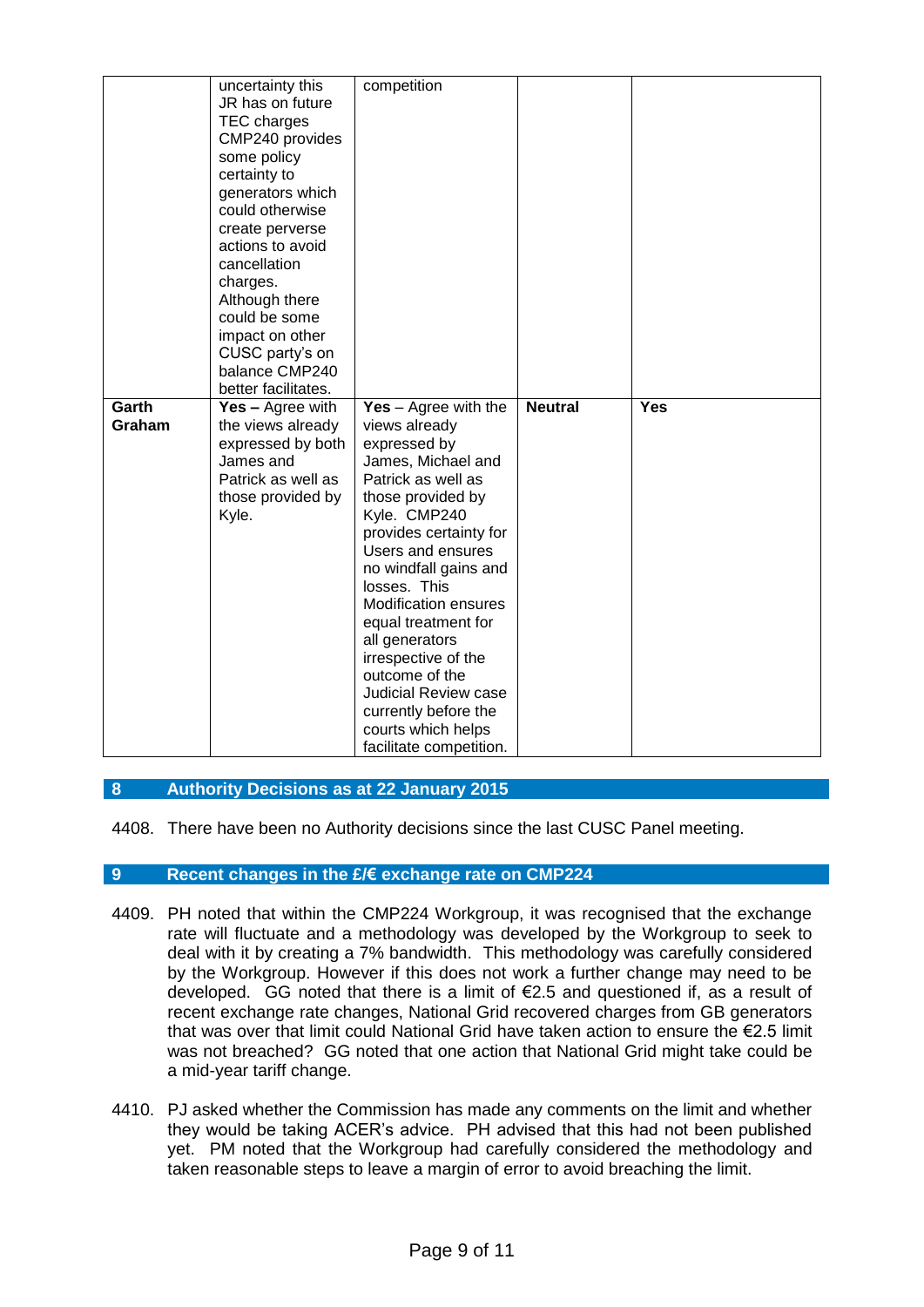4411. GG stated that it would be useful for stakeholders to know whether to expect a midyear tariff change to avoid uncertainty. PH noted that if National Grid needed to do a mid-year tariff change, this would have to be agreed by Ofgem.

# **10 Annual KPIs**

4412. JC noted that the Annual KPIs were included within the CUSC Panel Papers for January 2015 and will be updated due to minor typographical errors.

# **11 Relevant Interruption Claims Report**

4413. JC noted that the Relevant Interruption Claims Report was published with the CUSC Panel Papers in January 2015 for claims submitted  $1<sup>st</sup>$  October 2014 to 31 $<sup>st</sup>$ </sup> December 2014. GG noted that it would be useful to see how these reports change if CMP235/236 is implemented.

## **12 Update on Industry Codes/General Industry Updates relevant to the CUSC**

- 4414. It was noted that Ofgem have made a submission to the Competition and Markets Authority (CMA) Energy Market investigation. AS stated that Ofgem have submitted comments on various aspects of the Market Reference including Code Governance, noting some ways in which they have tried to improve Code Governance in recent years. AS noted that there is a concern from Ofgem about whether there is a lack of cross-code coordination when developing and implementing code changes for specific significant projects, e.g. smart metering and Ofgem have taken this into account when developing their submission to the CMA.
- 4415. MD noted that in raising these issues to the CMA, it seems that Ofgem wants the CMA to consider the issues and maybe make some changes. MD also stated that the paper seems to focus on industry-led practices rather than processes Ofgem have control of such as Authority decisions.
- 4416. PJ stated that one of the main points in the submission seems to be suggesting that Ofgem is seeking more powers in code changes. SL noted that if Ofgem directs National Grid to make a change within the CUSC, these changes will be made with no industry engagement. SL noted the importance of involving the industry with the technical nature of some code changes.
- 4417. GG noted that if the Authority were to have the ability to raise a Modification, then there may be less engagement with the Industry on that Modification as parties may not consider it worthwhile responding to consultations if they believe the Authority will most likely approve the Modification which they themselves raised. GG also noted that if the Authority has raised, approved and implemented a Modification, if anything were (in hindsight) to go wrong with that Modification, it is the Authority's Modification rather than, as now, an industry Modification.
- 4418. AS noted that the underlying theme to the comments in the Ofgem submission was to highlight the issue of how to ensure major projects can be delivered across codes and welcomed the engagement of Code Administrators on this subject as it is important that the change that is delivered is the right change and has been developed with industry input. MD noted that Panel Members could not necessarily make a submission to the CMA as independent parties in respect of this recent Ofgem submission.

**ACTION: AS to report back on what is expected from CUSC Panel for CMA investigation and how it should be approached.**